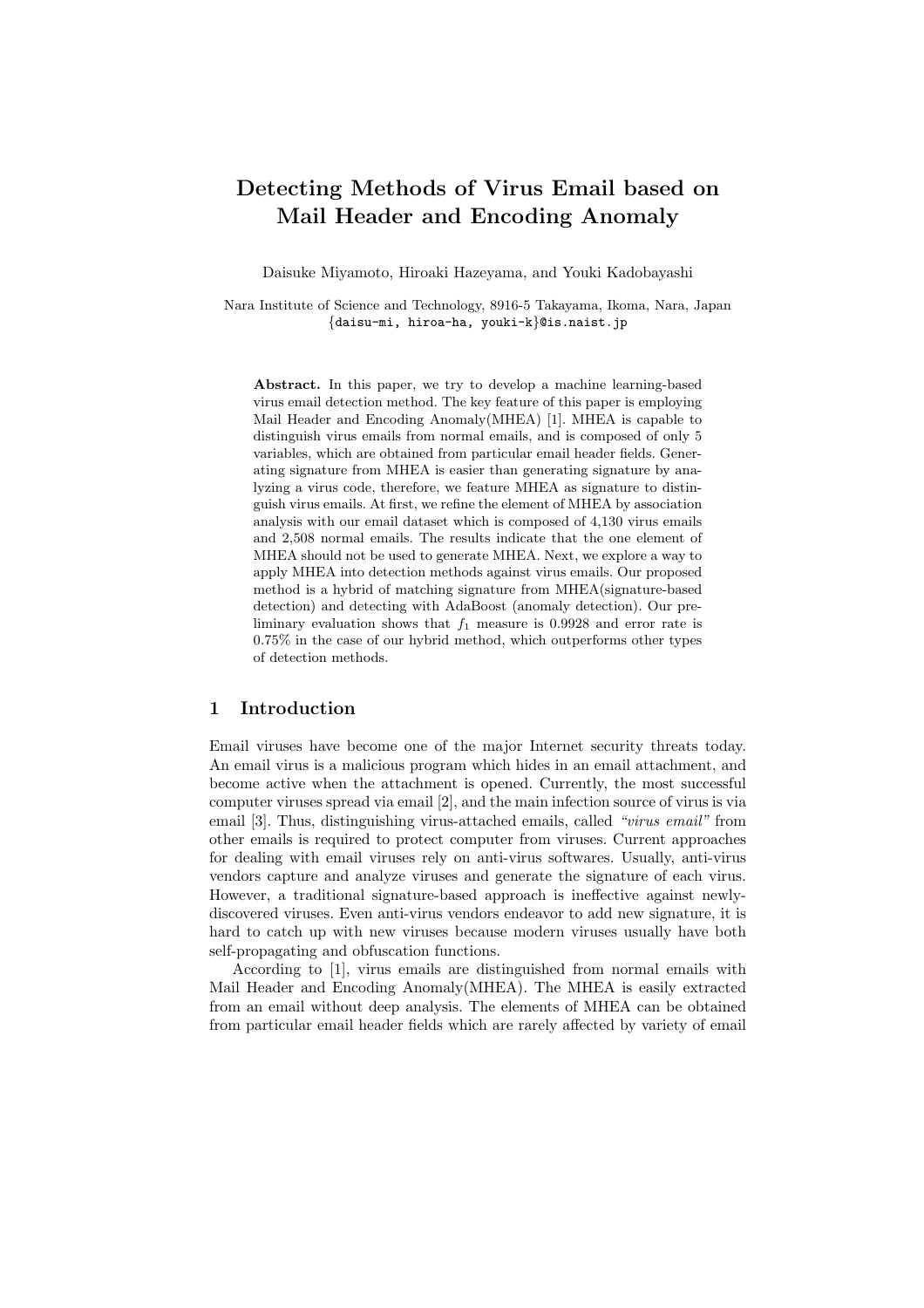viruses. Thus, MHEA has a possibility to deal with increasing the number of new viruses.

In this paper, we refine the Arai's proposal by association analysis with our email dataset, at first. Our dataset is composed of 4,130 virus emails and 2,508 normal emails. Arai suggested 5 variables on the email headers and/or anomaly on MIME encoding [1], however, we assume 1 variable, namely Encoded-Words length, can be affected by variety of email viruses. According to our verification, generating MHEA without this variable performs better than generating MHEA with this variable.

Next, we attempt to develop MHEA-based methods for detection of virus emails. We divide our dataset into two samples; one is used for training and one is used for testing. The training dataset has 2,065 virus emails and 1,259 normal emails, which are randomly sampled without replacement, respectively. We then employ MHEA obtained from training dataset as signature, and check if each email in testing dataset is registered in the signature. The result shows that 2,859 emails in testing dataset are classified virus emails or normal emails without error. The remaining 460 emails cannot be classified because the MHEA of these emails are not registered in the signature. Generally, these emails are regard as normal, so we assume these emails are classified into normal emails. We observe that  $f_1$  measure is 0.9910 and error rate is 1.11%.

Aside from signature-based detection, anomaly detection has a possibility of classifying the 460 emails. For building an anomaly detection method, we transform the elements of MHEA to the weak hypotheses in AdaBoost, a typical machine learning algorithm. We perform supervised learning with the training dataset, and evaluate the classification accuracy with the testing dataset. The result shows that  $f_1$  measure is 0.8858 and error rate is 10.82%.

We then design a hybrid detection method. The hybrid detection system classifies emails based on the signature first, and then performs anomaly detection on unclassifiable emails. We observe that  $f_1$  measure is 0.9928 and error rate is 0.75%. In comparison to other detection methods, a hybrid detection method can achieve the best detection accuracy.

# 2 Mail Header and Encoding Anomaly

In this section, we summarize MHEA proposed in [1], and refine the generation process of MHEA.

#### 2.1 Summary

According to [1], Arai distinguished between virus emails and normal emails by using Mail Header and Encoding Anomaly(MHEA). He analyzed some MIME header fields in email dataset, which was composed of 33,003 virus emails and 52,601 normal emails. According to the result, he suggested 5 variables can be used as heuristics that were not affected by variety of viruses. The variables are as follows.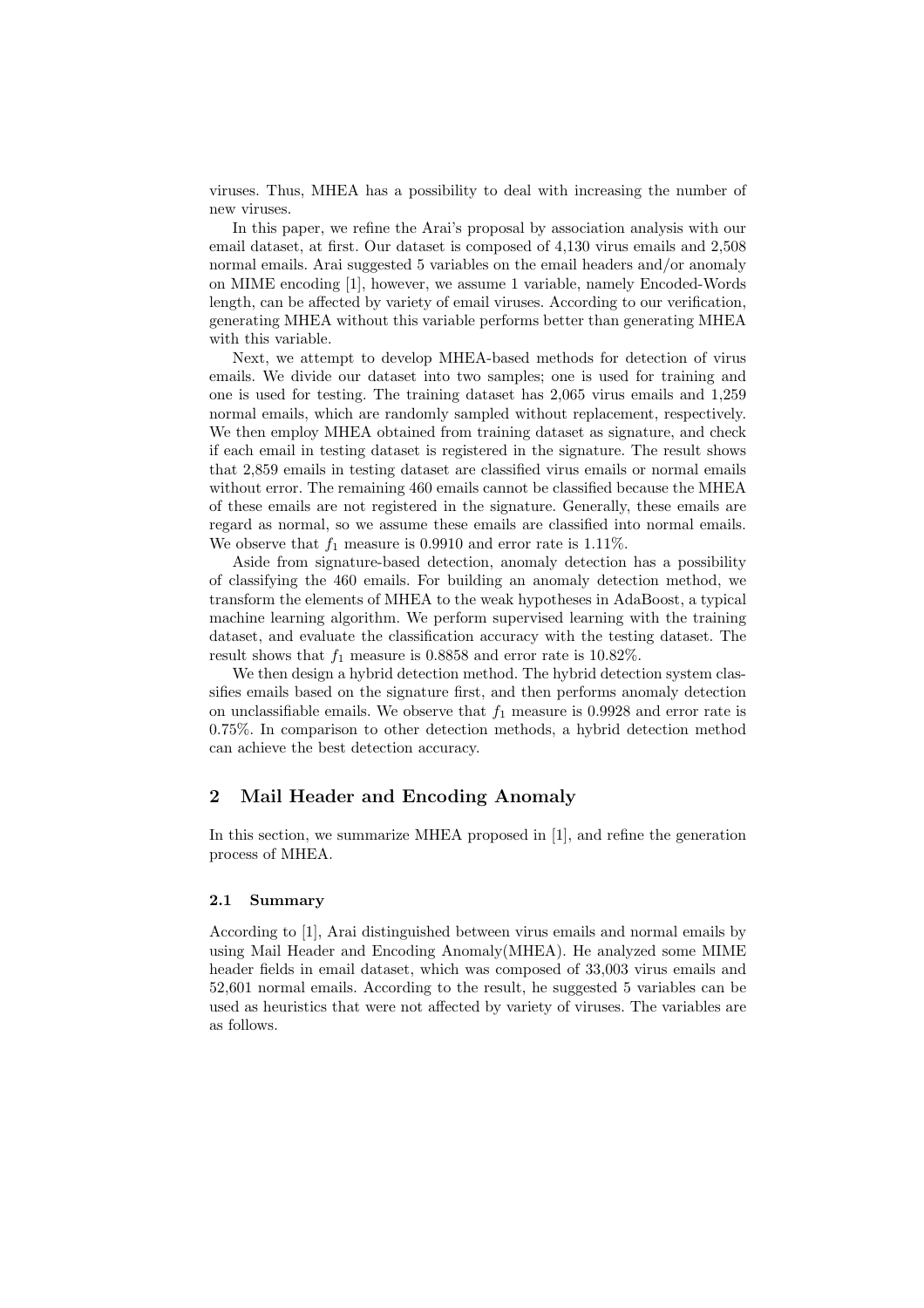### V1. Irregular line

"Irregular line" is a binomial variable that indicates the email includes irregular line in Encoded-Words (EW). According to MIME [4], the attachment files should be encoded to base64 format, called EW, when a Mail User Agent (MUA) sends binary data. MIME also defines that each line in the email is limited to 76 letters. If the length of EW is more than 76 letters, the MUA begins a new line to set in 76 letters for each line. Thus, EW should always be 76 letters except for the last line. However, Arai found some virus emails did not get along with MIME. Even if the line was not the last line, the number of letters in the line was not 76 in the cases of such emails. Arai regarded such lines as one of the footprints for detecting virus emails.

V2. EW length

"EW length" is an integer variable, which is calculated by dividing 1,000 into the length of EW. For example, EW length is 2 when EW has 2,076 letters. According to the analysis, Arai considered that the change in the file size is within 1,000 bytes even if the file size increased or decreased in virus's mutation process.

V3. MIME multipart

"MIME multipart" is a string variable, which is combined Content-type header filed. For example, MIME multipart is  $text/$ us-ascii, image/jpeg when an email contains text written in English and one jpeg-format image file.

V4. Extension header

"Extension header" is a string variable, which is combined particular extensional MIME header such as X-Priority, X-MSMail-Priority, X-Mailer header field. Arai suggested that virus emails would be sent from particular MUAs.

V5. Encoded MIME boundary

The string variable, which is encoded from MIME boundary [5]. Arai attempted encoding by the following steps: (i) alphabets and numbers are converted to the letter "X", and (ii) if the letter is the same as the letter before, the letter is removed. For example, when the given MIME boundary is "ABCDEFG==", Step (i) converts from the MIME boundary to "XXXXXXX==", and Step (ii) converts from "XXXXXXX==" to "X=".

MHEA is generated by concatenating these 5 variables. In [1], Arai reported that (i) in the case of virus emails, the number of unique MHEA is much lower than that of normal emails, and (ii) MHEA that were derived from virus emails were different from those of normal emails. He mentioned that MHEA of virus emails have many similarities in comparison to those of normal emails, thus, he concluded that MHEA is capable to classify virus emails.

## 2.2 Refinement

We assumed that MHEA has a weak point in its generating process. Basically, EW length is affected by variety of viruses; it is natural to assume that the file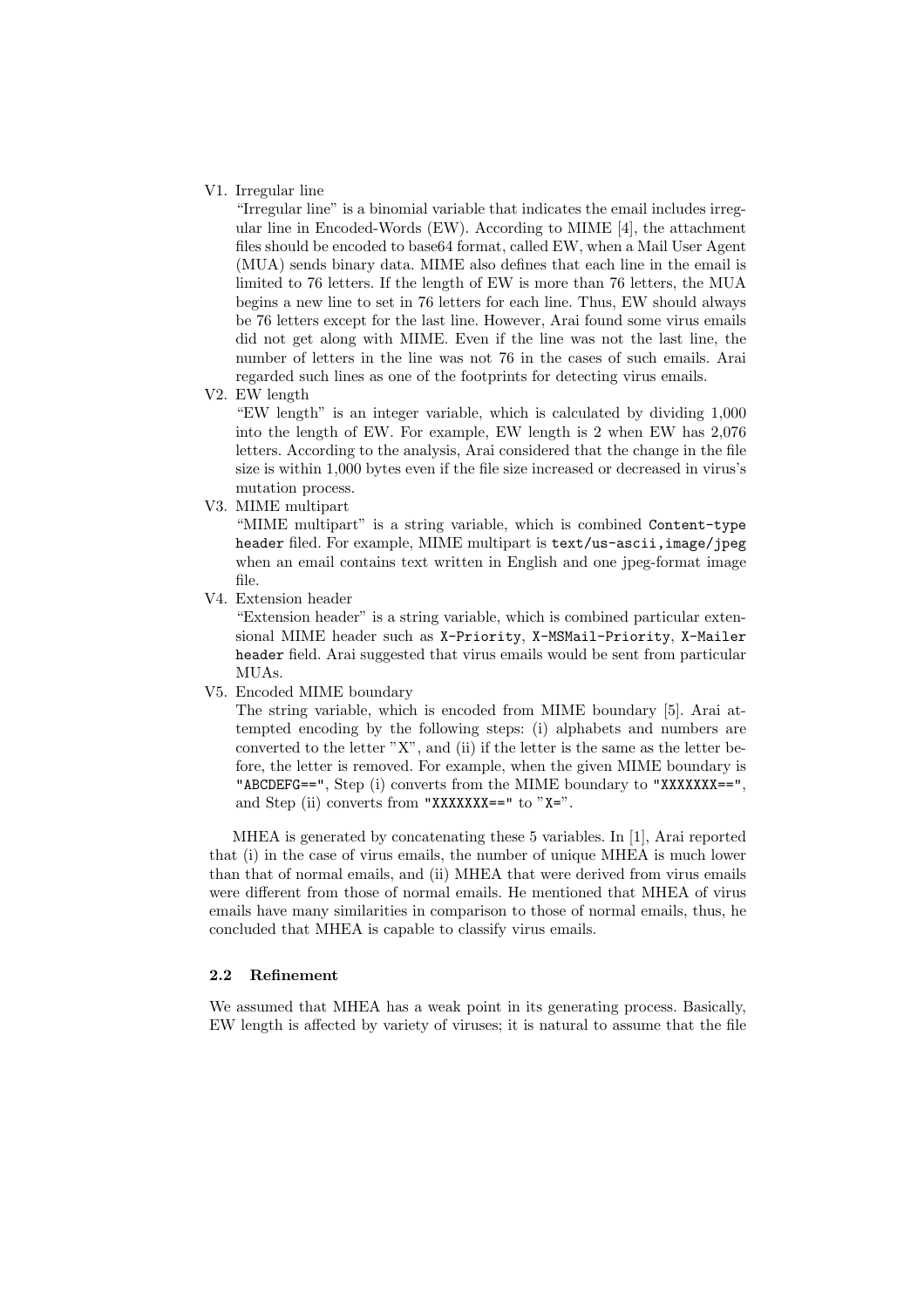|                        |  | <b>Table 1.</b> Frequency Distribution using |  |
|------------------------|--|----------------------------------------------|--|
| V1, V2, V3, V4, and V5 |  |                                              |  |

| Uniqueness                      | Virus  | Normal |
|---------------------------------|--------|--------|
| of MHEA                         | emails | email  |
| $\log(x) < 1$                   | 207    | 1129   |
| $1 \leq \log(x) < 2$            | 351    | 454    |
| $\overline{2} \leq \log(x) < 3$ | 479    | 296    |
| $3 \leq \log(x) < 4$            | 325    | 298    |
| $4 \leq \log(x) < 5$            | 600    | 169    |
| $5 \leq \log(x) < 6$            | 1207   | 162    |
| $\overline{6} \leq \log(x)$     | 961    | ∩      |
|                                 | 4130   | 2508   |

Table 2. Frequency Distribution using V1, V3, V4, and V5

| Uniqueness                      |        | Virus  Normal |
|---------------------------------|--------|---------------|
| of MHEA                         | emails | emails        |
| $\log(x) < 1$                   | 50     | 886           |
| $1 \leq \log(x) < 2$            | 106    | 453           |
| $\sqrt{2} \leq \log(x) < 3$     | 116    | 406           |
| $\overline{3 \leq \log}(x) < 4$ | 130    | 226           |
| $4 \leq \log(x) < 5$            | 462    | 375           |
| $5 \leq \log(x) < 6$            | 1220   | 162           |
| $\overline{6} \leq \log(x)$     | 2046   | U             |
|                                 | 4130   | 2508          |
|                                 |        |               |

size of a virus program changes 1KB or more in its mutation process. Thus, we consider that MHEA should be generated by concatenating 4 variables except from EW length.

To check my idea, we performed association analysis. First, we collected 4,130 of virus emails, which were sampled from our university email server from September 2006 to January 2007. In the email server, an anti-virus scans every email and these 4,130 emails were detected as virus. We also collected 2,508 emails sampled from our mailbox. There are 202,508 emails in the mailbox, and 2,508 emails have one or more attachment files.

Second, we generated MHEA for each email by concatenating 5 variables. We found 299 unique MHEA in the case of the virus emails and 1,179 in the case of the normal emails. We also observed that every MHEA of the virus emails is different from the MHEA of the normal emails.

According to [1], many virus emails had the same MHEA. For verification, we employ the uniqueness of MHEA as an index of similarity. We simply defined uniqueness  $x$ ; if  $x$  emails have the same MHEA, the uniqueness of the MHEA of these emails is  $x$ . To perform our association analysis, we investigated the frequency distribution as shown in Table 1. We temporarily determined the classes of frequency distribution as follows: Uniqueness is quite high when  $log(x) < 1$ , high when  $1 \leq \log(x) < 2$ , slightly high when  $2 \leq \log(x) < 3$ , neutral when  $3 \leq \log(x) < 4$ , slightly low when  $4 \leq \log(x) < 5$ , low when  $5 \leq \log(x) < 6$ , quite low when  $6 \leq \log(x)$ . We observed that there is difference between the distribution of MHEA derived from virus emails and that of normal emails. Based on this condition, Cramer's coefficient of association( $C$ ) was 0.607. It indicated that classifying virus emails with MHEA is appropriate.

We also generated MHEA by concatenating 4 variables except from EW length. We then drew the frequency distribution as shown in Table 2 and observed that  $C$  was 0.761. In comparison to the case of using 5 variables, removing EW length led to the stronger correlation between uniqueness of MHEA and types of emails(virus or not). Thus, we concluded that EW length was affected by variety of viruses, so employed 4 variables for generating MHEA in the following section.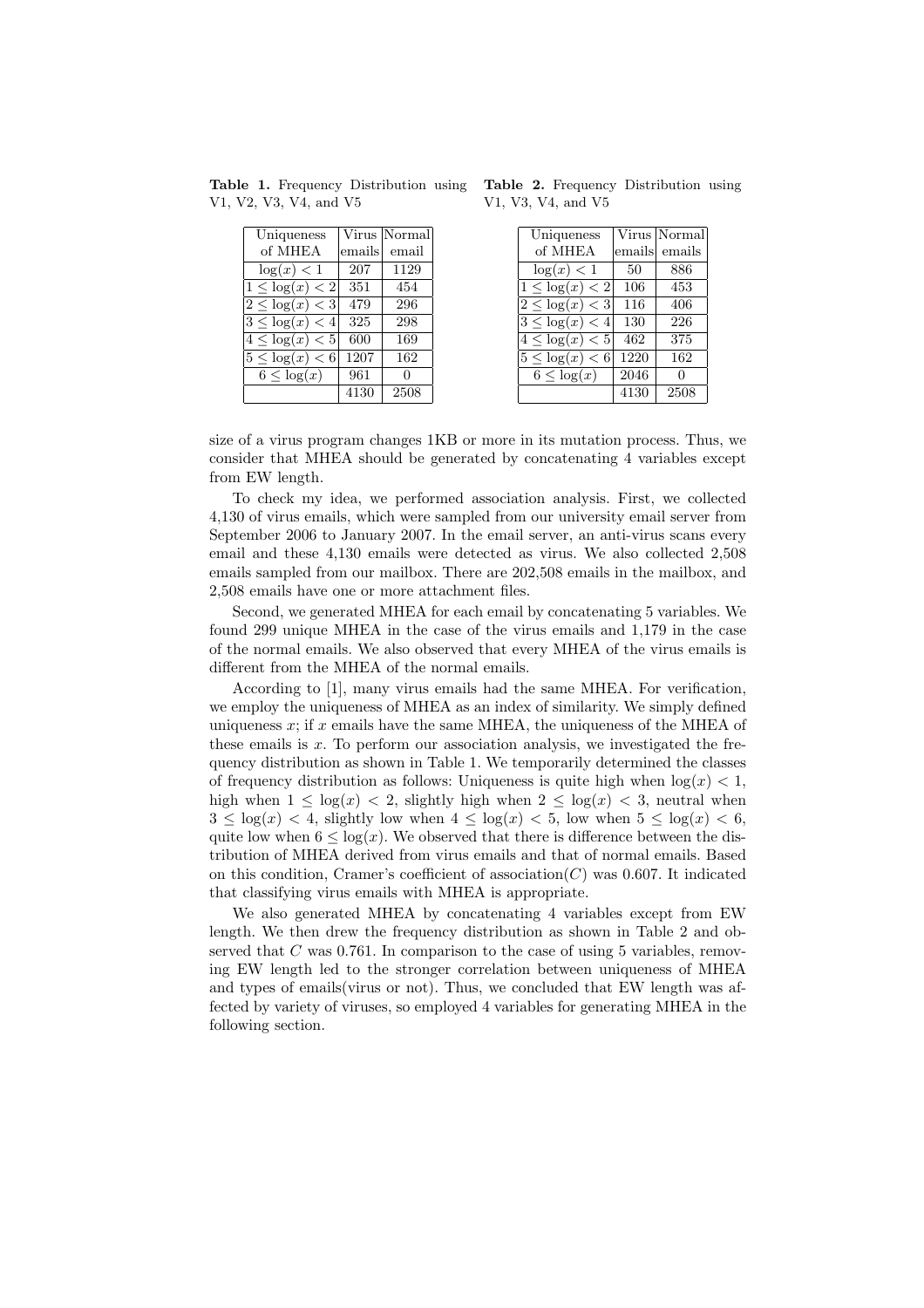Table 3. Signature-based Detection allowing unclassifiable email

|                       |      | Actual virus emails Actual normal emails |        |
|-----------------------|------|------------------------------------------|--------|
| Predict virus emails  | 2028 |                                          |        |
| Predict normal emails |      | 831                                      |        |
| Unclassifiable emails | 37   | 460                                      | -460 - |
|                       | 2065 | 1254                                     | 3319   |

|                       |      | Actual virus emails Actual normal emails |      |
|-----------------------|------|------------------------------------------|------|
| Predict virus emails  | 2028 |                                          | 128  |
| Predict normal emails |      | 1254                                     | 291  |
|                       | 2065 | 1254                                     | 3319 |

Table 4. Signature-based Detection

## 3 MHEA-based virus email detection methods

Generally, detection methods are categorized into three types: signature-based detection, anomaly detection, and hybrid detection. Based on MHEA, we develop these 3 types of detection methods and evaluate the detection accuracy for each method. In our evaluation, we use  $f_1$  measure (higher is better) and error rate (lower is better) as the indices of the detection accuracy.

### 3.1 Signature-based Detection

First, we developed a signature-based detection method which can check the MHEA of the issued email with MHEA databases.

We generated the MHEA by using training dataset. Our dataset was composed of 4,130 virus emails and 2,580 normal emails. We chose 2,065 emails from virus emails by random sampling and also chose 1,258 emails from normal emails, and constructed a training dataset with these 3,319 emails. The rest of the emails were used for testing. The number of unique MHEA was 619, in which 70 types of MHEA were derived from virus emails and 549 types were derived from normal emails.

We also performed a classification experiment employing the MHEA as signature. In the classification test, we took one email from the testing dataset and generated its MHEA, and checked if the same MHEA existed in the signature dataset. If so, we checked whether the MHEA in the signature dataset was derived from virus emails or not. When the MHEA was derived from virus emails, we classified the email as virus. Conversely, we classified the issued email as normal when the MHEA was derived from normal emails.

The results were shown in Table 3. We classified 2,859 of 3,319 emails without error. The remaining 460 emails were unclassifiable because the MHEA of these emails were not listed on the signature. In the typical signature-based detection systems, these emails were regarded as normal emails. Based on this fact, we regarded these unclassifiable emails as normal. The results were shown in Table 4.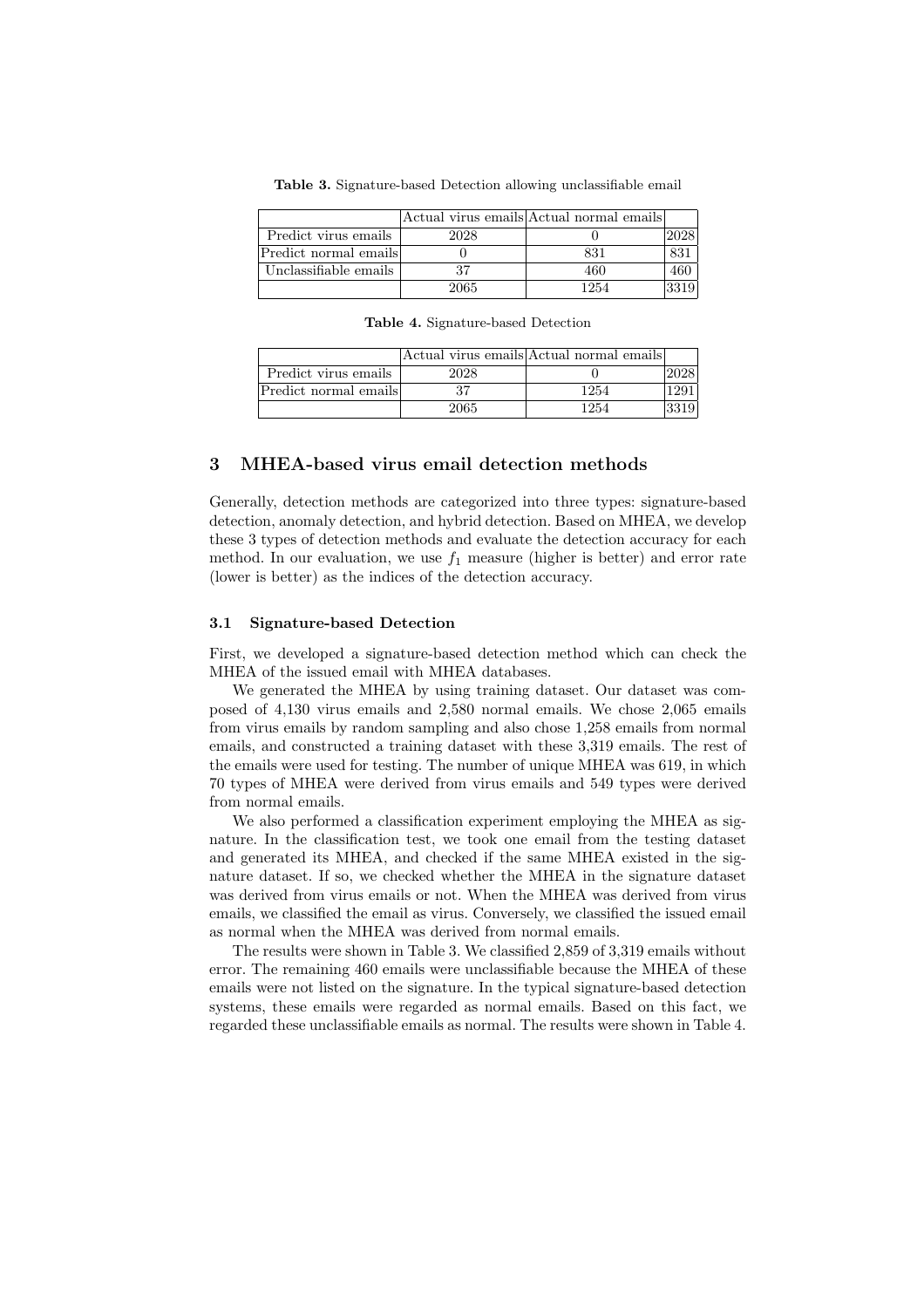|  |  |  | <b>Table 5.</b> Anomaly Detection |
|--|--|--|-----------------------------------|
|--|--|--|-----------------------------------|

|                       |      | Actual virus emails Actual normal emails |      |
|-----------------------|------|------------------------------------------|------|
| Predict virus emails  | 1781 |                                          | 1956 |
| Predict normal emails | 284  | 1179                                     | 1363 |
|                       | 2065 | 1254                                     | 3319 |

We observed that  $f_1$  measure was 0.9910, error rate was 1.11%, TP rate was 98.21%, and FP rate was 0%.

#### 3.2 Anomaly Detection

To categorize unclassified emails, we developed an anomaly detection based on MHEA. We employed AdaBoost to construct an anomaly detection algorithm. AdaBoost, which was proposed by Freunde and Schapire, is the most typical boosting algorithm. AdaBoost solves many of the practical difficulties of the earlier boosting algorithms, and its ensembles perform better than the generic ensemble methods.

The weak hypotheses used in AdaBoost were transformed from V1, V3, V4, and V5 as mentioned in Section 2 and were shown as follows:

- H1. Check if the email contains irregular line in Encoded Word
- H2. Check if the uniqueness of MIME multipart is lower
- H3. Check if the uniqueness of Extension header is lower
- H4. Check if the uniqueness of Encoded MIME boundary is lower.

As an index for uniqueness, we checked frequency of appearance and compare it with defined discrimination threshold  $(\theta)$ . Imagine if an issued email's MIME multipart was observed in other 99 emails. In this case, 100 emails had the same MIME multipart, thus, frequency of appearance was 100. Because we decided  $\theta = e^4 (\neq 54.60)$ , frequency of appearance was larger than given  $\theta$ ; It denoted that this email was deemed to be a virus email. Notice that this threshold was temporarily decided, so we discuss the effectiveness of  $\theta$  in Section 4.

We evaluated the detection accuracy as shown in Table 5. By using training dataset, we performed supervised learning to construct the final hypothesis with the AdaBoost algorithm. We then classified emails in testing dataset with the final hypothesis. We observed that  $f_1$  measure was 0.8858, error rate was 10.82%, TP rate was 86.25%, and FP rate was 5.98%. In comparison to a signature-based detection method, the accuracy of an anomaly detection method decreased.

#### 3.3 Hybrid Detection

The key feature of our hybrid detection method was employing both signaturebased detection and anomaly detection. In the context of virus email detection, a hybrid detection method first tried signature-based detection to check an email, and then tried anomaly detection on the email only if the MHEA of the email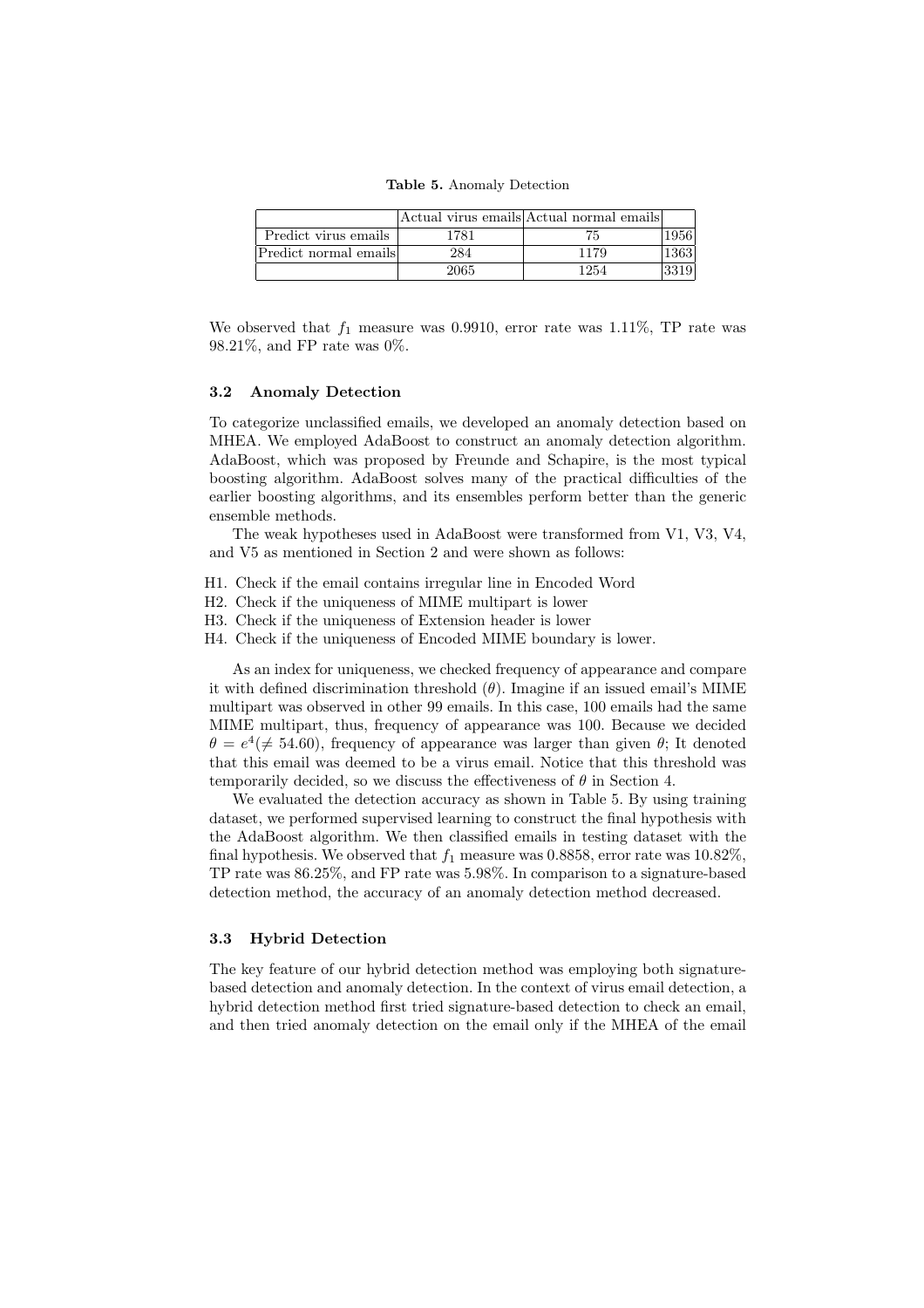Table 6. Hybrid Detection

|                       |      | Actual virus emails Actual normal emails |       |
|-----------------------|------|------------------------------------------|-------|
| Predict virus emails  | 2060 | 20                                       | 20851 |
| Predict normal emails |      | 1234                                     | 1239  |
|                       | 2065 | 1254                                     |       |



Fig. 1. Relationship between threshold and error rates

was not listed on signature. In short, we applied the anomaly detection method to the unclassifiable emails for improving the detection accuracy.

The results were shown in Table 6. We observed that  $f_1$  measure was 0.9928, error rate was 0.75%, TP rate was 99.76% and FP rate was 1.59%. In addition, 32 of 37 virus emails, which could not be detected by the signature-based detection, were detected as virus in the case of the hybrid detection method. By comparing the hybrid detection method with the signature-based detection method,  $f_1$  measure was increased and error rate was decreased, although FP rate was increased. So, we assumed that the hybrid detection method can improve the detection accuracy.

## 4 Future Work

In this section, we discuss the index for measuring the uniqueness. Throughout the paper, it was difficult to decide whether the uniqueness was higher or lower, so we temporary determined the classes in Section 2 and the threshold in Section 3.2.

Figure 4 showed TP rates and FP rates by changing  $\theta (= e^x)$  from  $e^0$  to  $e^6$ in increments x of 0.2, where the x axis denoted  $\theta$ , and the y axis denoted the TP and FP rates in an anomaly detection method. A normal line denoted TP rate, and a broken line denoted FP rate. When given  $\theta$  was 4.6, the TP rate was 84.21% and the FP rate was 0%. If we could employ 4.6 for  $\theta$  for constructing a hybrid detection method,  $f_1$  measure was 0.9985, error rate was 0.18%, TP rate was 99.71%, and FP rate was 0%.